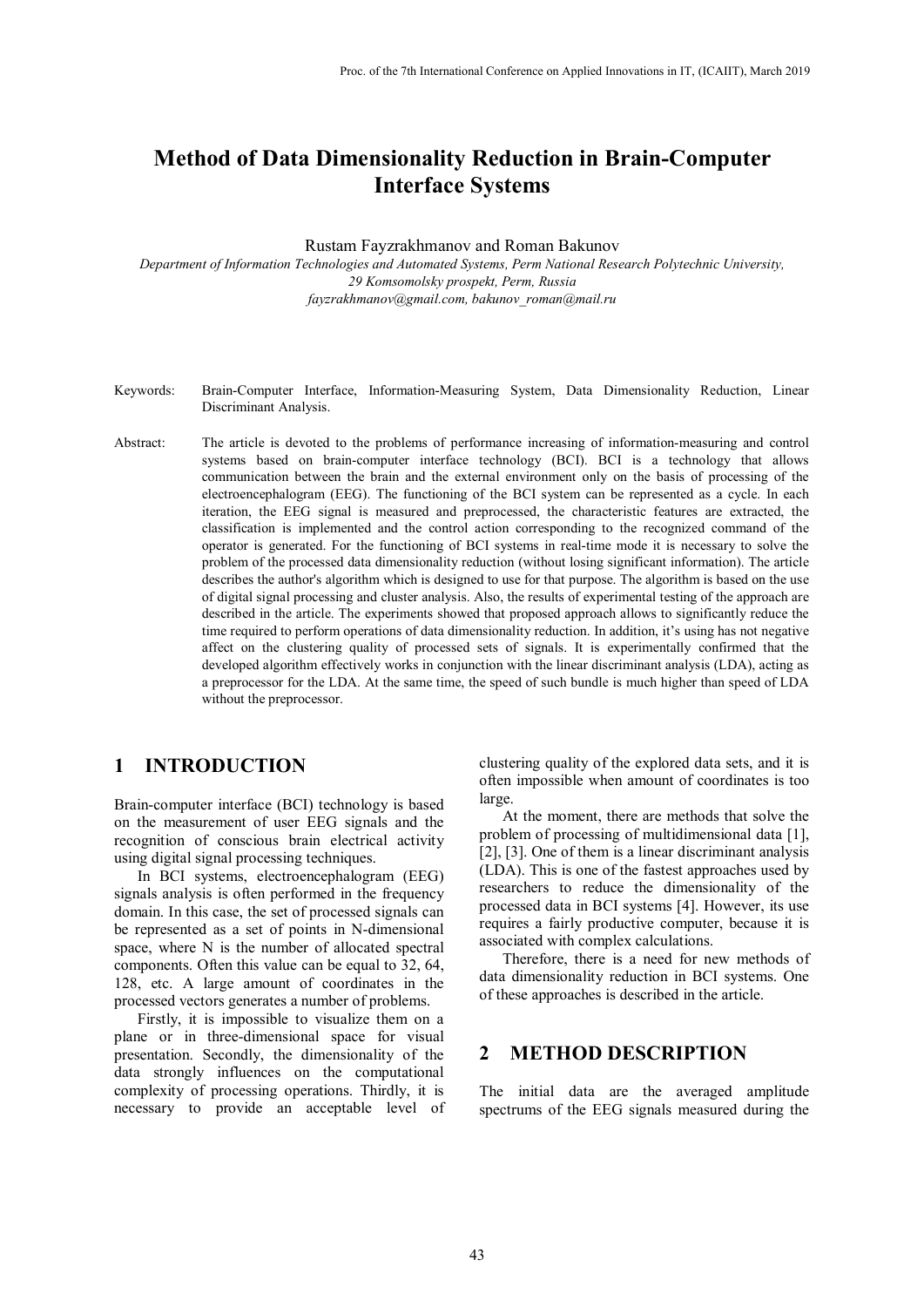preparation of the learning sample. These spectrums are considered as vectors. They form clusters that correspond to K different operator commands. Let's denote the number of vectors in each cluster by L. N is the number of components in each vector. It is proposed to represent an arbitrary cluster  $\mathbf{K}_i$  in the form of a matrix (1):

$$
\mathbf{K}_{i} = \begin{bmatrix} y_{11} & \cdots & y_{1N} \\ \vdots & \ddots & \vdots \\ y_{L1} & \cdots & y_{LN} \end{bmatrix}, i = 1...K
$$
 (1)

The rows of this matrix are the vectors included in the cluster, and the columns are the coordinates of these vectors.

The functioning of the proposed method for the data dimensionality reduction is based on the assumption that the values of the same coordinates within the current cluster have some similarity. This assumption follows from the fact that each cluster corresponds to one particular operator command. Similarly, when comparing different clusters, the same coordinates of the vectors belonging to them should differ in some way. Thus, the method is based on the idea of exploring of same columns taken from different matrices for the presence of similarities or differences.

As a specified measure of similarity or difference, it is proposed to use the following concepts: the distance between vectors (2) and the cross-correlation coefficient between two signals (3). These concepts are described in detail in [5].

$$
d(\mathbf{f}, \mathbf{g}) = ||\mathbf{f} - \mathbf{g}|| = \sqrt{\sum_{k=1}^{N} (f_k - g_k)^2},
$$
 (2)

$$
r_{fg}(j) = \frac{R_{fg}(j)}{\frac{1}{N}\sqrt{\sum_{i=1}^{N} f_i^2 \sum_{i=1}^{N} g_i^2}}.
$$
 (3)

In the given equations, **f** and **g** are signals (vectors) consisting of *N* samples,  $R_f$  (*j*) is the crosscorrelation function between signals **f** and **g** at shift *j*.

In the process of the method application a number of coordinates is excluded. The possibility of exclusion is based on a special criterion. These coordinates do not have a significant effect on the differences between the clusters. Therefore, the application of the algorithm should not lead to a downgrade of the clustering quality.

A step-by-step description of the proposed algorithm is given below.

The columns of each matrix  $K_i$  are considered as signals whose number of samples is equal to L. The same columns from different matrices are

considered in pairs. Let P be the total number of such pairs (for columns with the same numbers). It depends on the number of clusters K and is calculated by the (4), which determines the number of edges for a complete graph with K vertices:

$$
P = \frac{K(K-1)}{2}.\tag{4}
$$

For each pair it is necessary to calculate the cross-correlation coefficient (at zero shift) and the distance (in accordance with the equations given earlier). The result is a vector consisting of two components and shown in the (5):

$$
\mathbf{f}_{ip} = (r_{x_i y_i}(0), d(\mathbf{x}_i, \mathbf{y}_i))
$$
\n
$$
i = 0...N - 1, p = 0...P - 1
$$
\n(5)

In this equation,  $\mathbf{x}_i$  and  $\mathbf{v}_i$  are signals composed of elements of same columns of matrices corresponding to two different clusters. The **f**ip vectors calculated for different pairs of same columns and summed up as illustrated by (6):

$$
\mathbf{f}_{i} = \sum_{p=0}^{P-1} \mathbf{f}_{ip} = (R_{i}, D_{i}), \quad i = 0...N - 1.
$$
 (6)

The key idea of the proposed method is to begin the dimensionality reduction at the least important coordinate. Therefore, it is required an objective function, the largest value of which corresponds to the most important coordinate, and the smallest – to the least important. It is proposed to adopt the expression given in (7) as this objective function.

$$
Y_i = CR_i + D_i.
$$
 (7)

The coefficient C is calculated in accordance with the  $(8)$ :

$$
C = -\frac{\max\{D_i\}}{\max\{R_i\}} + 1, \quad i = 0...N - 1
$$
 (8)

The function Yi is calculated for each vector fi. The calculated values are sorted in ascending order. After this, the coordinate numbers  $i (i = 0 ... N-1)$  are written in the order corresponding to the increase of the values of the function Yi. As a result, an array consisting of coordinates numbers sorted in order of increasing importance (determined according to an accepted criterion) will be obtained. This array will start with the number of the least important coordinate, which can be eliminated first.

The coordinates exclusion is performed step by step in accordance with their order in the described array. At each step it is important to check how it affects on the quality of clustering. If the quality of clustering has not downgraded, then the next coordinate can be excluded. Thus, the data dimensionality is reduced step by step. The values of special indicators must be calculated at each step. As such criteria it is proposed to use the compactness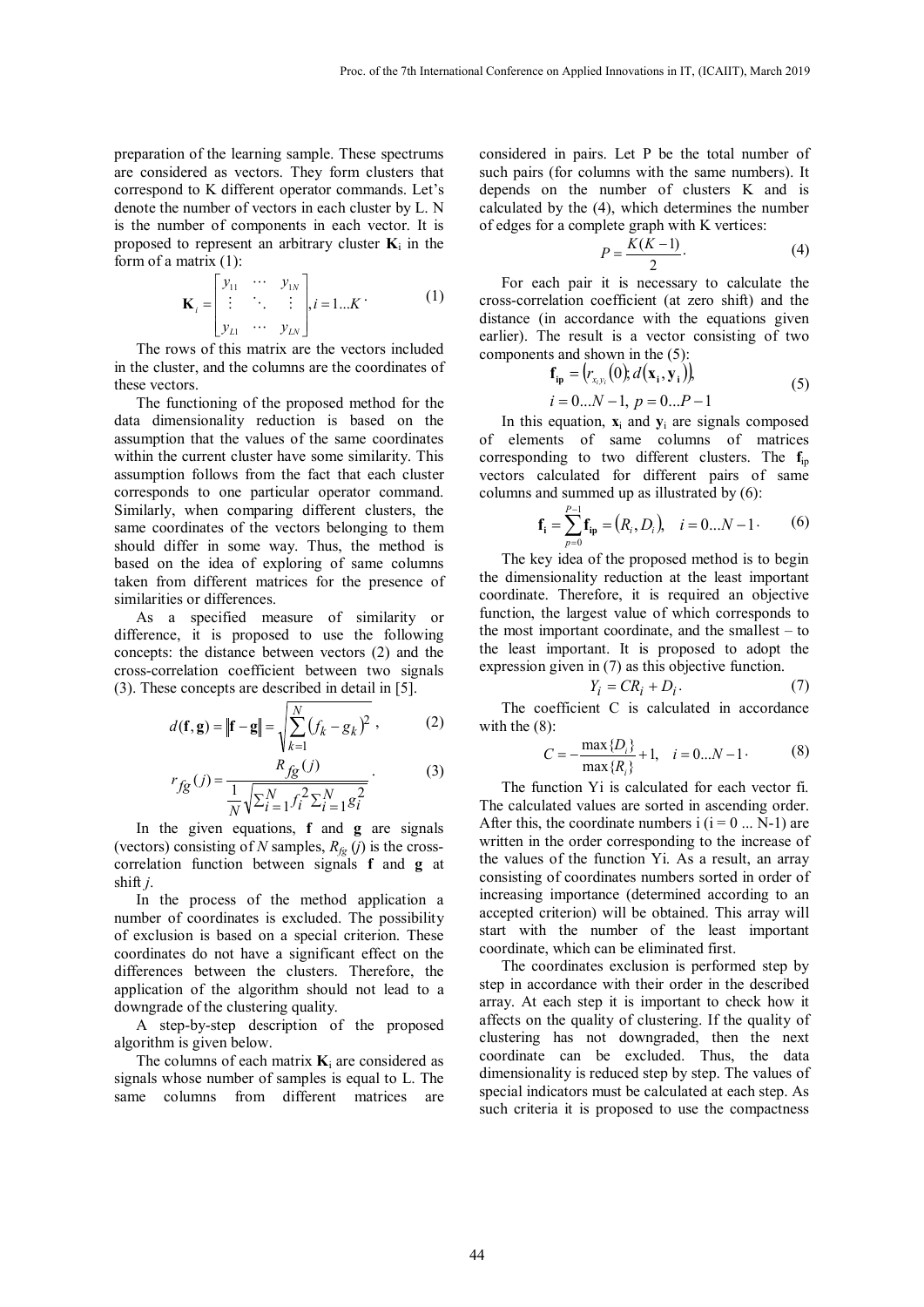and isolation index CS and the efficiency index PI. Their descriptions are given in [6], an example of practical application is described in [7].

If there is a downgrade of the clustering quality in comparison with the initial values of criteria (before the dimensionality reducing), then the process ends here. Next, the best combination of values of the criteria is selected, and the corresponding step is remembered. After that, all excluded coordinates are restored, and then, the coordinates are eliminated again (in accordance with the sorted values Yi) until the specified step (including it). Thus, the final values of the clustering quality criteria will match with the selected best values.

The algorithm scheme of the proposed method of the data dimensionality reduction is presented in Figure 1.

Continuously calculation of the clustering quality criteria CS and PI can put a heavy load on the computing device, especially if it has low performance.

Therefore, it is proposed to use in practice a slightly modified version of the developed method.

The number of calculations can be significantly reduced if desired data dimensionality, which should remain after the algorithm operation, is specified before starting. In that way the required number of the least important coordinates will be excluded.



Figure 1: The scheme of the sequential elimination of the least important coordinates.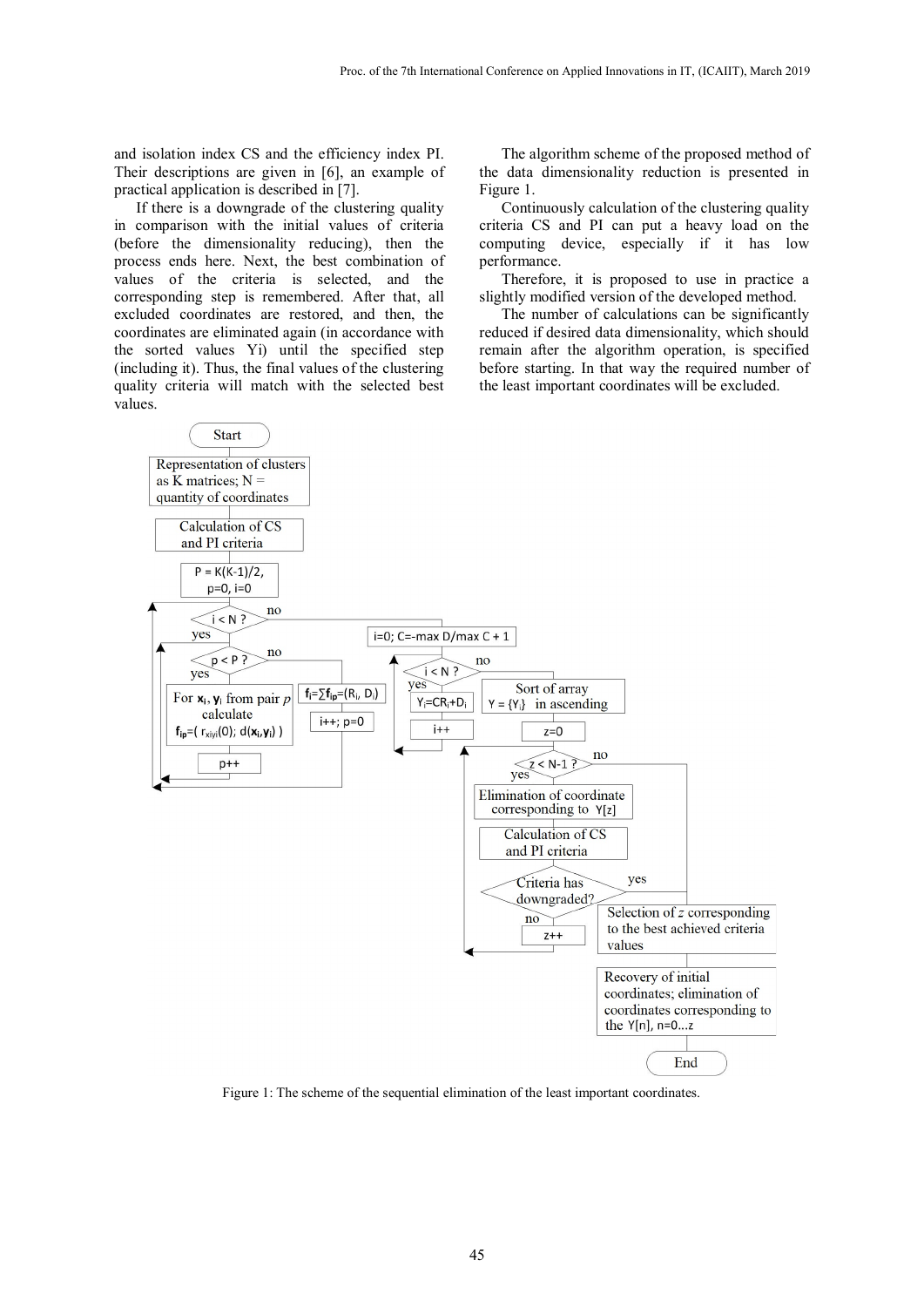After that it will be possible to conclude whether it is permissible to use the desired dimensionality of the data or it needs to be increased. This conclusion is based on the values of the CS and PI criteria. If the desired data dimensionality reduction has led to a downgrade of the clustering quality, then it is required to restore the eliminated coordinates one by one and checking the values of the CS and PI criteria in each step of restoring.

The developed approach demonstrates the greatest efficiency in the role of a preprocessor in conjunction with LDA. Schematically, such data processing sequence is illustrated in Figure 2. Experiments have shown that using of this scheme makes it possible to effectively reduce the dimensionality of the processed data faster than in the case when LDA is used without a preprocessor. In addition, the proposed approach allows the use of all practical benefits offered by LDA, which has proven itself in information-measuring systems [8].

|    | Coordinates |                 |                |      |  |
|----|-------------|-----------------|----------------|------|--|
| 78 |             | Proposed method | 브<br>- 다본<br>⋍ | I DA |  |

Figure 2: Proposed data processing sequence.

## **3 EXPERIMENTAL PART**

The results of experimental testing of the developed method in conjunction with the LDA are given below.

EEG signals were measured by the NeuroSky MindWave Mobile system (the sampling frequency is 512 Hz).

Software for sampling and digital signal processing was created in the LabVIEW environment [9].

A computer with the following characteristics was used for the experiments:

- processor: Intel Core i7 with a clock speed of 2.2 GHz;

- RAM: 8 GB DDR3.

Analysis of the developed method was carried out in accordance with the following sequence of steps:

Registration of EEG signals, their primary processing and grouping into clusters corresponding to specific commands of the operator.

- Splitting of each signal into segments consisting of the number of  $N_{\text{SEG}}$  samples, performing a fast Fourier transform (FFT) for the segments and calculation of the averaged amplitude spectrum for each signal.
- Calculation of compactness and isolation index  $CS_0$  and efficiency index  $PI_0$  for clusters consisting of averaged amplitude spectrums.
- Application of LDA to the clusters. Measurement of LDA processing time  $t_{LDA}$ .
- Calculation of the  $CS<sub>IDA</sub>$  and  $PI<sub>IDA</sub>$  criteria for clusters modified after the application of LDA.
- Processing of the original (not affected by LDA) clusters using the developed algorithm (in conjunction with the LDA). Measurement of processing time  $t_{CORR}$ .
- Calculation of the  $CS_{CORR}$  and  $PI_{CORR}$  criteria for clusters modified after the application of the proposed algorithm.
- Analysis of the calculated indicators  $(t<sub>LDA</sub>$  *u*  $t_{CORR}$ , CS<sub>LDA</sub> и CS<sub>CORR</sub>, PI<sub>LDA</sub> и PI<sub>CORR</sub>).

This sequence of steps was repeated many times with a certain variability (the EEG signals were measured again, different operator commands were used, the sizes of the segments were changed, etc.).

Experiments have shown that the developed approach is many times faster than "pure" LDA, especially for large dimensionality of the original feature space. Graphically, this is illustrated in Figure 3.



Figure 3: Performance comparison of the developed method and LDA.

Figures 4 and 5 show graphs illustrating the changes in the CS and PI criteria. These criteria are given in relative form.

Both methods improve the values of the CS and PI criteria. It should be noted that smaller values of the CS criterion are preferable because they correspond to more compact, isolated clusters. In the case of the PI criterion, larger values are preferable.